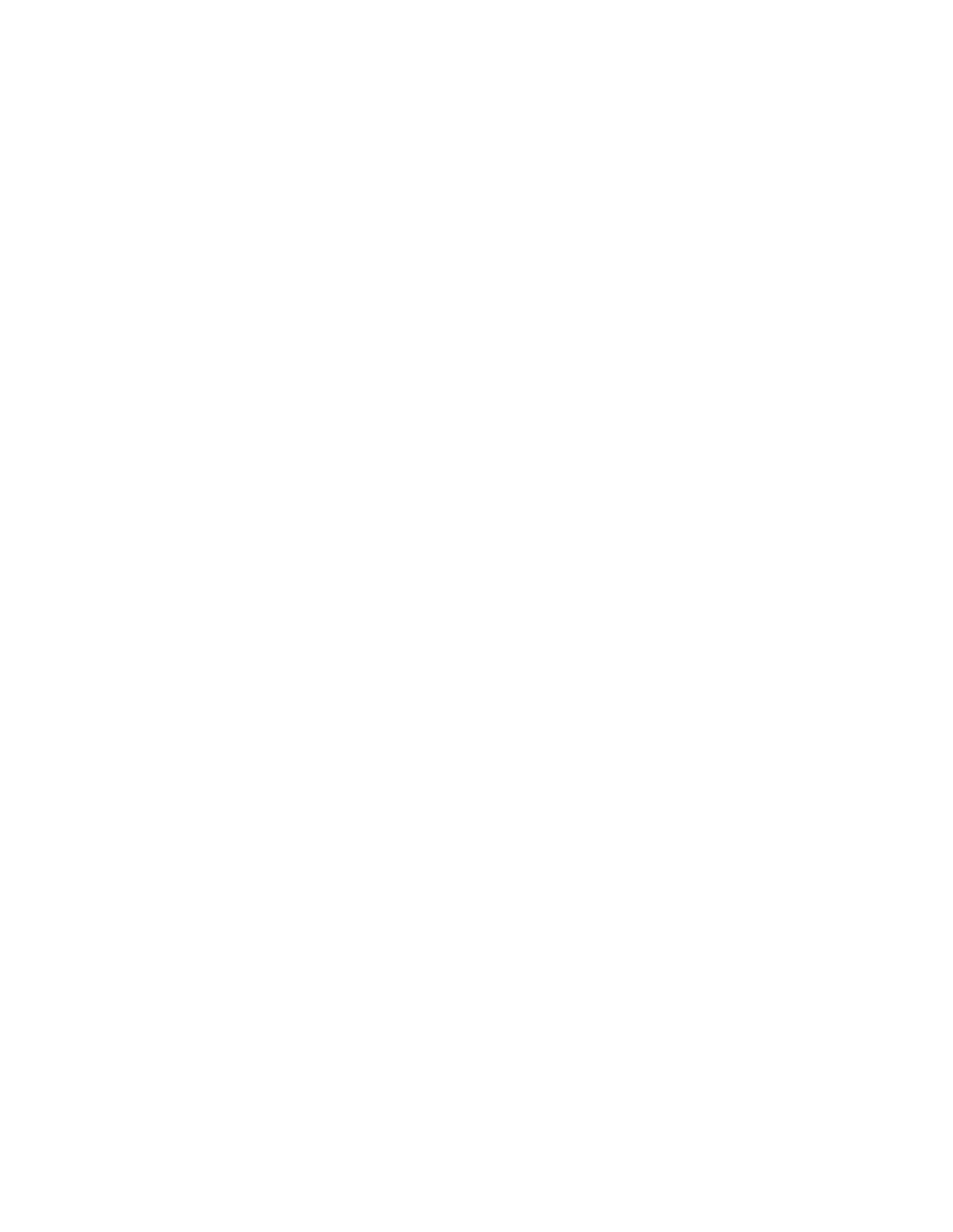# **TABLE OF CONTENTS**

# **CONSTITUTION**

 $\overline{\mathbf{R}}$ 

| <b>BYLAWS</b> |  |  |
|---------------|--|--|
| Article 1:    |  |  |
| Article 2:    |  |  |
| Article 3:    |  |  |
| Article 4:    |  |  |
| Article 5:    |  |  |
| Article 6:    |  |  |
| Article 7:    |  |  |
| Article 8:    |  |  |
|               |  |  |
|               |  |  |
|               |  |  |
|               |  |  |
|               |  |  |
|               |  |  |
|               |  |  |
|               |  |  |
|               |  |  |
|               |  |  |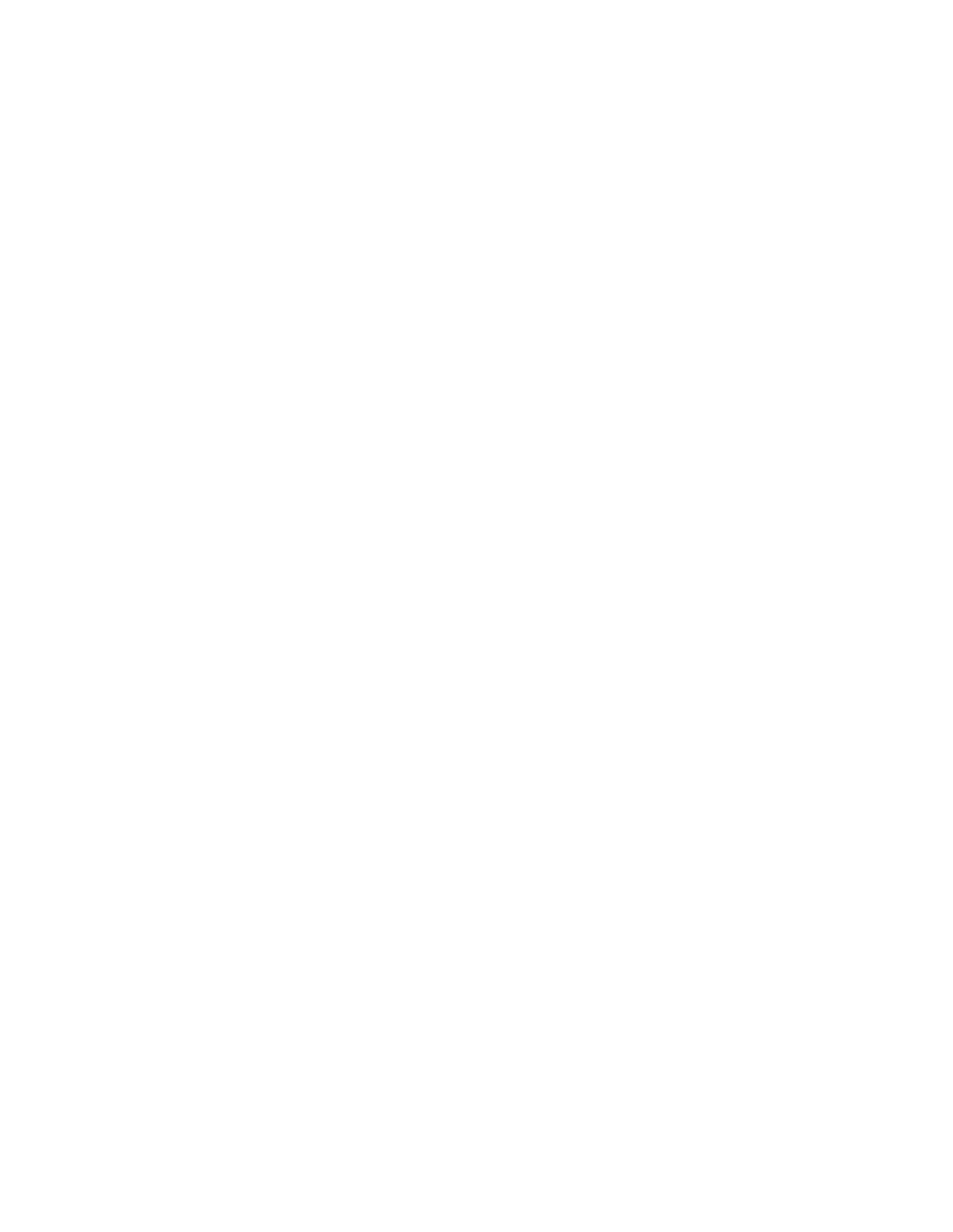# **CONSTITUTION**

- 1. The name of the association is the Community Social Services Employers' Association of British Columbia (CSSEA).
- 2. The purposes of this association are:
	- (a) to co-ordinate the following with respect to the social services sector:
		- (i) compensation for employees who are not subject to collective agreements;
		- (ii) benefit administration;
		- (iii) human resource practices; and
		- (iv) collective bargaining objectives;
	- (b) to foster consultation between the association and representatives of employees in the social services sector;
	- (c) to assist the Public Sector Employers' Council established under the *Public Sector Employers Act* in carrying out any objectives and strategic directions established by the council;
	- (d) to act as bargaining agent for its members; and
	- (e) to provide services to non-members where there is a mutual interest to do so and where the parties conclude service agreements which include payments to the association at a rate determined by the association to be appropriate for the services provided.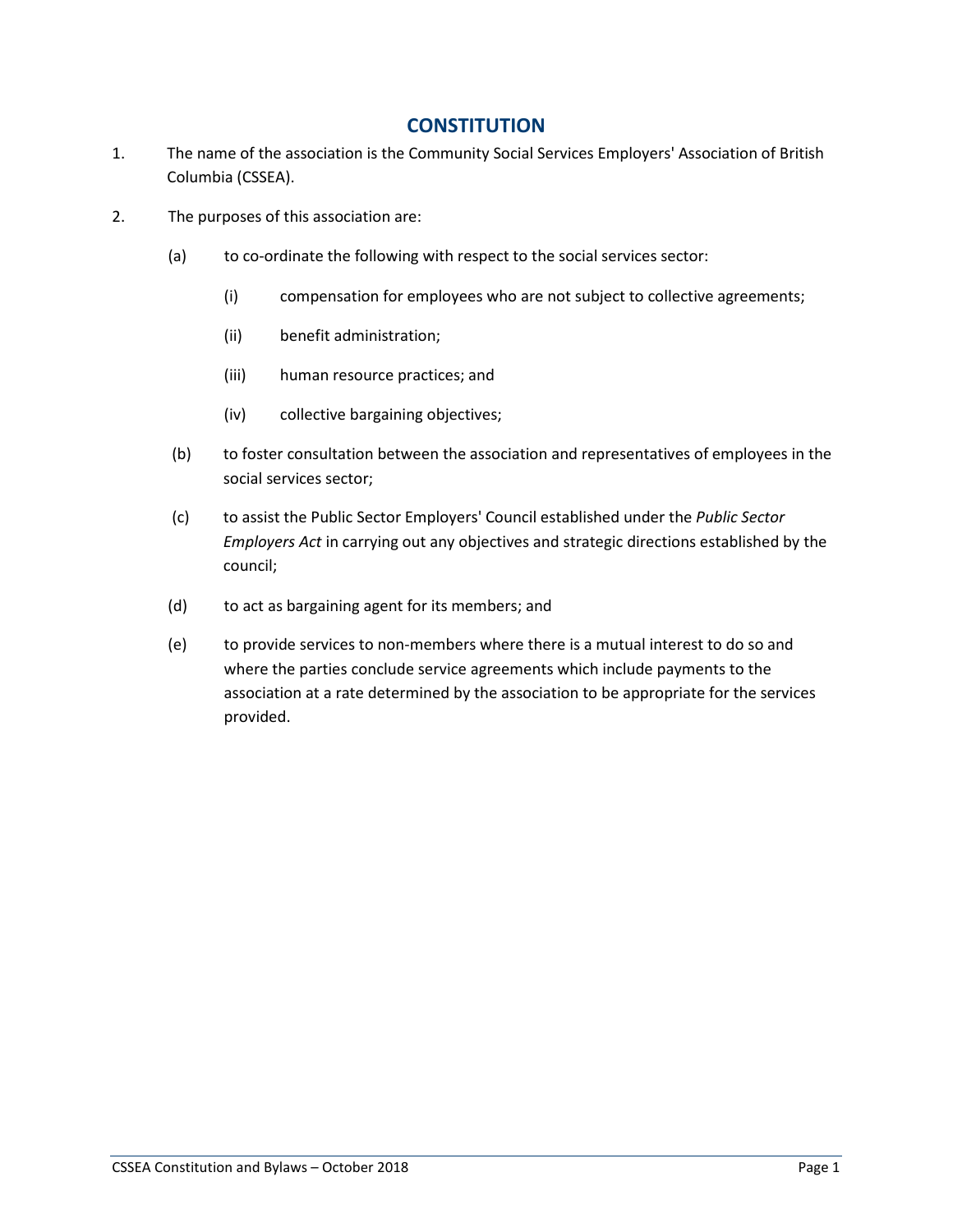# **BYLAWS**

#### **Article 1: Interpretation**

1.01 In these bylaws:

"**AGM**" means annual general meeting.

"**board**" means the group of directors selected by panels and appointed by the government to form the Board of Directors of the association.

"**director**" means an eligible member selected or appointed to the board.

"**division**" means a group of members as described in Article 4.

"**electronically**" means distribution through electronic means including but not limited to email or other web-based processes.

"**FTE**" or "**full-time equivalent**" means a value of a member employee's work schedule as determined under a collective agreement in the designated one-year period before the calculation is made.

"**government member**" means a member of the association appointed under section 2.02.

"**mail**" means distribution via Canada Post.

"**meeting**" means a structured discussion taking place within a defined period, and includes discussion where members may join via telephone or other technologies approved by the board.

"**panel**" means the group of individuals designated by a division in accordance with Article 9, and "panel **member**" means one of those individuals.

- 1.02 The definitions in the *Public Sector Employers Act* on the date these bylaws become effective apply to these bylaws.
- 1.03 The definitions in the *Societies Act* on the date these bylaws become effective apply to these bylaws, except where a different definition is permitted by law and is set out in these bylaws.
- 1.04 The *Interpretation Act* as amended from time to time or any successor legislation applies to the interpretation of these bylaws.

#### **Article 2: Membership**

- 2.01 The members of the association are:
	- (a) employers designated as social services sector employers pursuant to the *Public Sector Employers Act*; and
	- (b) persons appointed as members under section 2.02.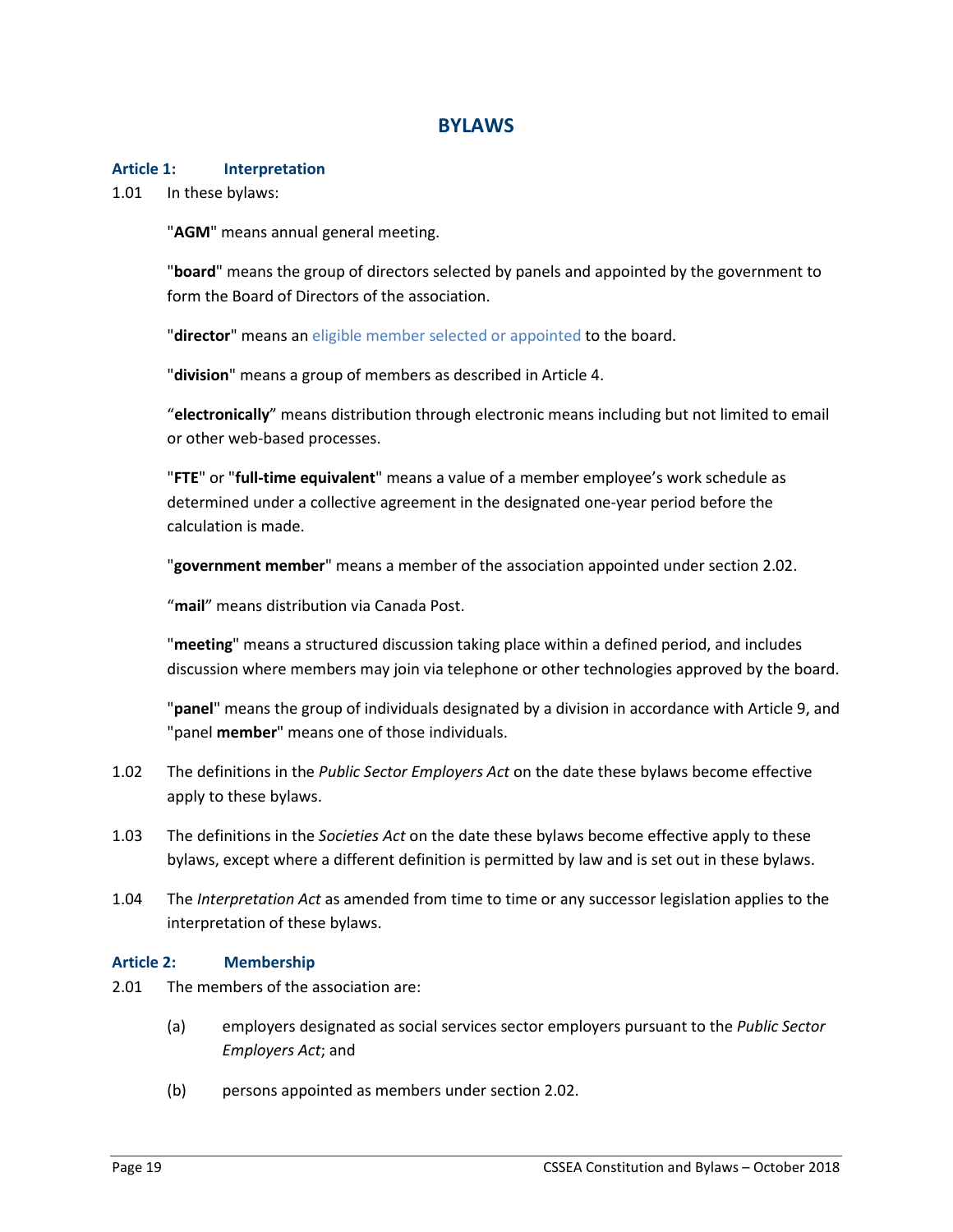- 2.02 The government may appoint a maximum of three persons as members of the association, and may remove and replace any person so appointed.
- 2.03 A person becomes a member immediately upon designation or appointment.
- 2.04 Every member must uphold the constitution and comply with the constitution and bylaws, which constitute an agreement between the members and the association.
- 2.05 Every member is a member in good standing, except a member that:
	- (a) has failed to pay the member's current annual membership fee or any other fee, levy or debt owing by that member to the association, and that member is not in good standing so long as the fee, levy or debt remains unpaid; or
	- (b) the board determines is not a member in good standing under section 14.01.
- 2.06 No member may be expelled, but a member ceases to be a member when it ceases to be designated under section 2.01 or is removed or replaced under section 2.02.

#### **Article 3: Membership Fees**

- 3.01 Every member, other than a government member, must pay any annual membership fee pursuant to section 3.02, and any additional levies or other fee imposed pursuant to section 3.03.
- 3.02 (1) The board may establish an annual membership fee.
	- (2) A general meeting may, by special resolution, establish an annual membership fee or amend a fee established by the board.
	- (3) All funds received by the association must be applied to further the purposes of the association set out in the constitution.
- 3.03 Members at an AGM may establish an additional levy by special resolution.
- 3.04 Members of a division must pay any fee or levy established under section 9.07.

#### **Article 4: Divisions**

- 4.01 (1) The association has the following divisions:
	- (a) members primarily providing services for community living, excluding the community living authority;
	- (b) aboriginal agencies; and
	- (c) all members except those described in paragraphs (a) and (b).
	- (2) The chief executive officer must assign members to divisions in accordance with this section.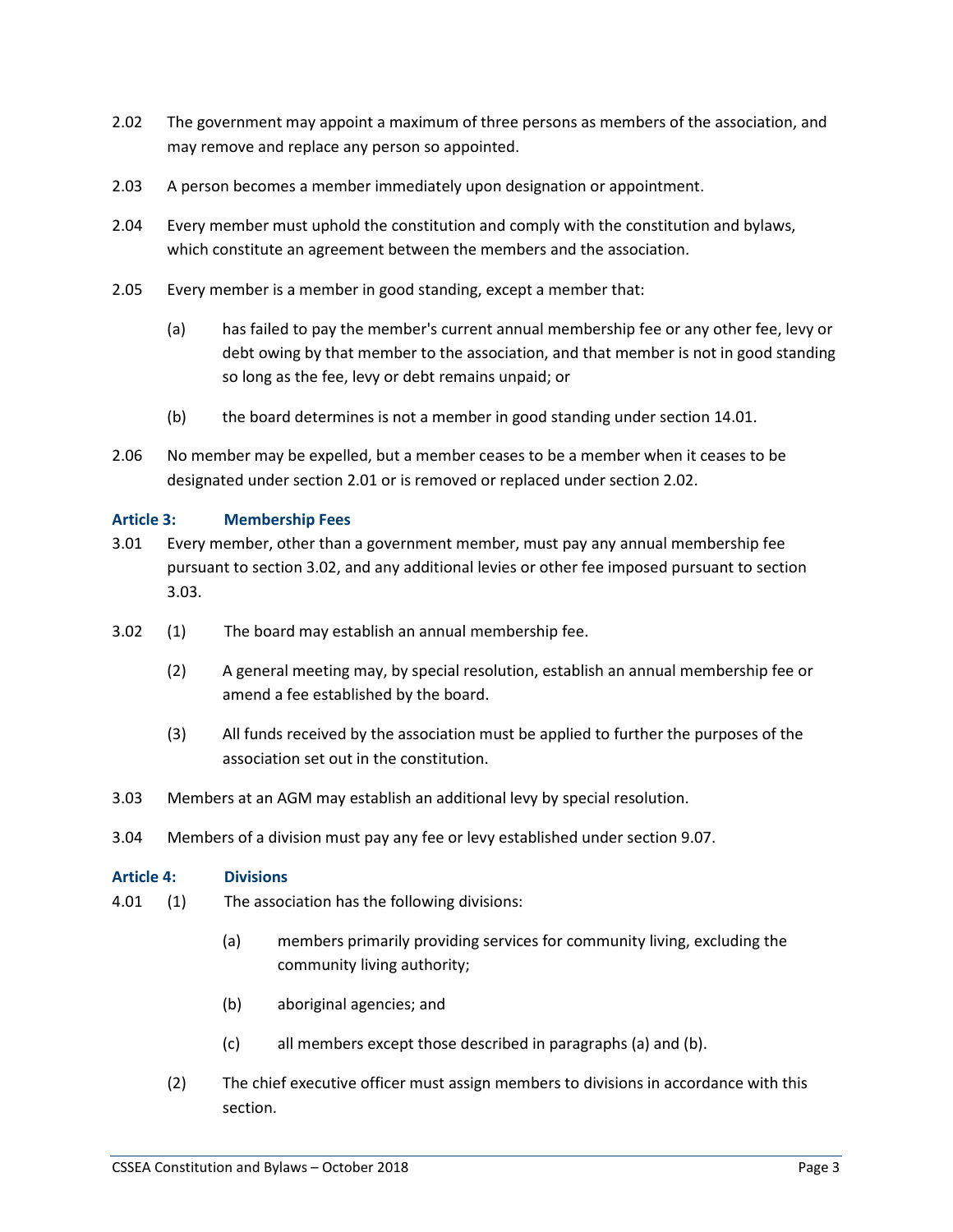- (3) A member may not belong to more than one division, except with express approval of the board.
- (4) A member may vote on all matters arising within and applicable to the division(s) to which the member is assigned.

#### **Article 5: Meetings**

- 5.01 (1) In order to participate in meetings of the association, a member must appoint a representative to act on its behalf in connection with meetings. The board may establish and communicate eligibility criteria for the appointment of member representatives.
	- (2) An appointment pursuant to subsection (1) is effective from the time the board receives notice of appointment until notice of revocation or replacement of that representative is received by the board.
	- (3) For purposes of provisions of the bylaws relating to meetings, unless the context requires otherwise, "member" means a representative appointed under this section by a member in good standing.
- 5.02 (1) Every general meeting, other than an AGM, is a special general meeting.
	- (2) The board may convene a special general meeting.
	- (3) On the written request of at least 10% of the members, the secretary must convene a special general meeting.
	- (4) A representative appointed pursuant to subsection 5.01 (1) is a member for all purposes with respect to any special general meeting of the association.
- 5.03 (1) Notice of a general meeting must be given to every member and the auditor, and no other person is entitled to receive a notice of a general meeting.
	- (2) Notice of a general meeting must specify the place, day and time of meeting and, in the case of a special general meeting, the general nature of the business to be considered at that meeting.
	- (3) The accidental omission to give notice of a meeting to a member, or the non-receipt of that notice by a member, does not invalidate proceedings at the meeting.
- 5.04 An AGM of the association must be held at least once in every calendar year and not more than 15 months after the holding of the last preceding AGM.
- 5.05 The association, in a general meeting, may make rules not inconsistent with these bylaws respecting any matter referred to in these bylaws or related to any of the purposes of the association.
- 5.06 (1) Every AGM must include a general session and divisional sessions.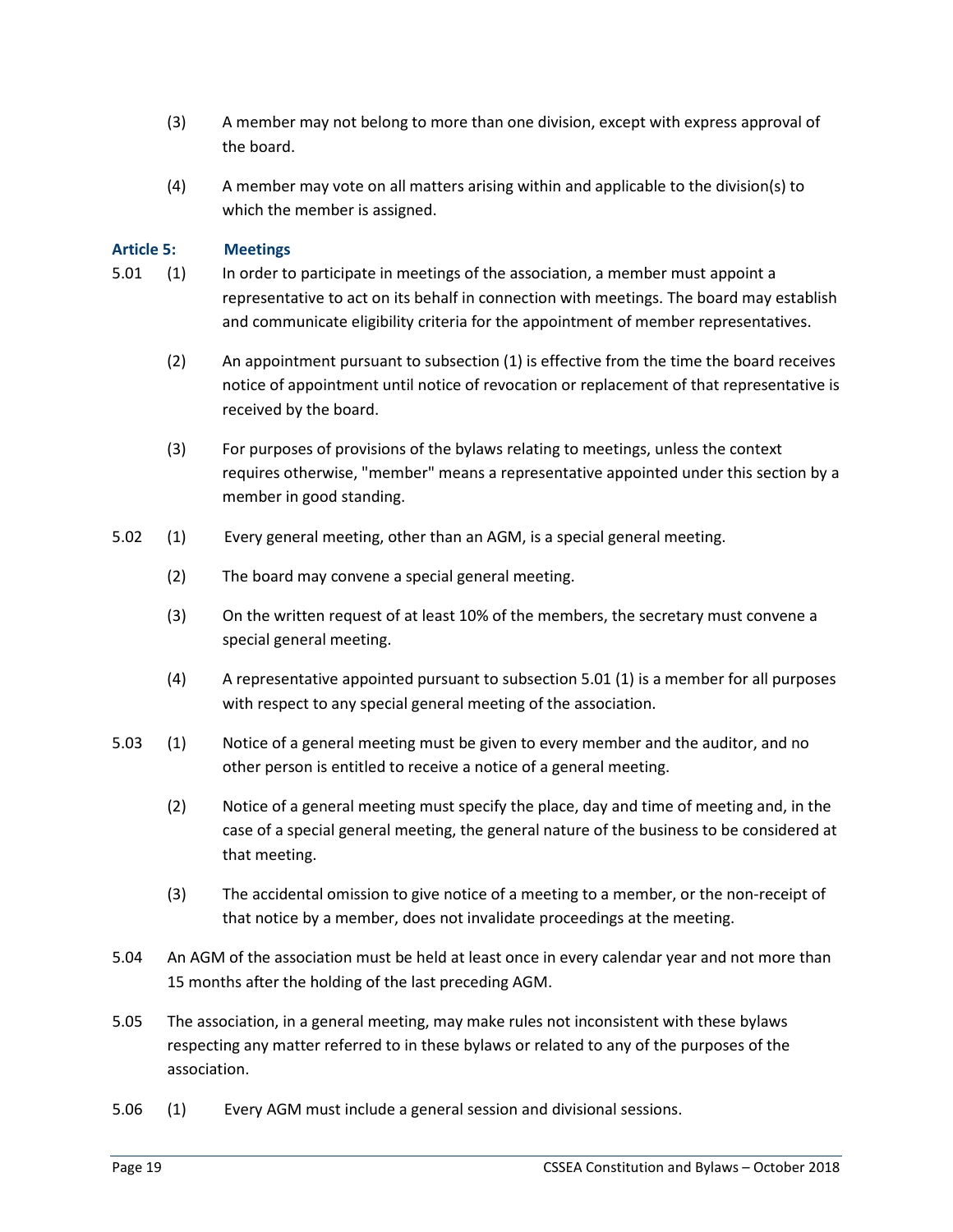- (2) (a) The chief executive officer or the designate of the chief executive officer and any director may attend the session of any division with voice but no vote.
	- (b) Despite paragraph (a), a director may vote if entitled to do so as a member of a division.

#### **Article 6: Proceedings at General Meetings**

- 6.01 Where the bylaws are silent with respect to procedure at general and other meetings of the association, *Bourinot's Rules of Order* apply.
- 6.02 A special resolution is required for revocation or amendment of a board decision, for any changes to the association's constitution and bylaws, and for other purposes specified in the bylaws.
- 6.03 (1) Except for the election of a chair and the adjournment or termination of the meeting, business must not be conducted at a general meeting unless a quorum is present.
	- (2) Subject to subsection (4), a quorum is 30 members.
	- (3) If a quorum is not present within 30 minutes from the time appointed for a general meeting, the meeting:
		- (a) is terminated if convened on the requisition of members; or
		- (b) in any other case, is adjourned until a date to be determined by the board.
	- (4) If a quorum is not present at an adjourned meeting, within 30 minutes from the time appointed for the meeting, the members present constitute a quorum.
- 6.04 (1) Subject to subsection (2), the chair of the board, or the vice chair in the absence of the chair, is the chair of a general meeting.
	- (2) The members present at a general meeting must choose one of their number to be chair of the meeting if:
		- (a) the chair and vice chair are not present at the meeting within 15 minutes after the time appointed for holding the meeting; or
		- (b) the chair and the vice chair are unwilling to act as chair.
- 6.05 The members present at a divisional session must choose one of their number to be chair of the meeting.
- 6.06 (1) A general meeting may be adjourned from time to time and from place to place, but an adjourned meeting must not transact any business other than the business left unfinished at the adjourned meeting.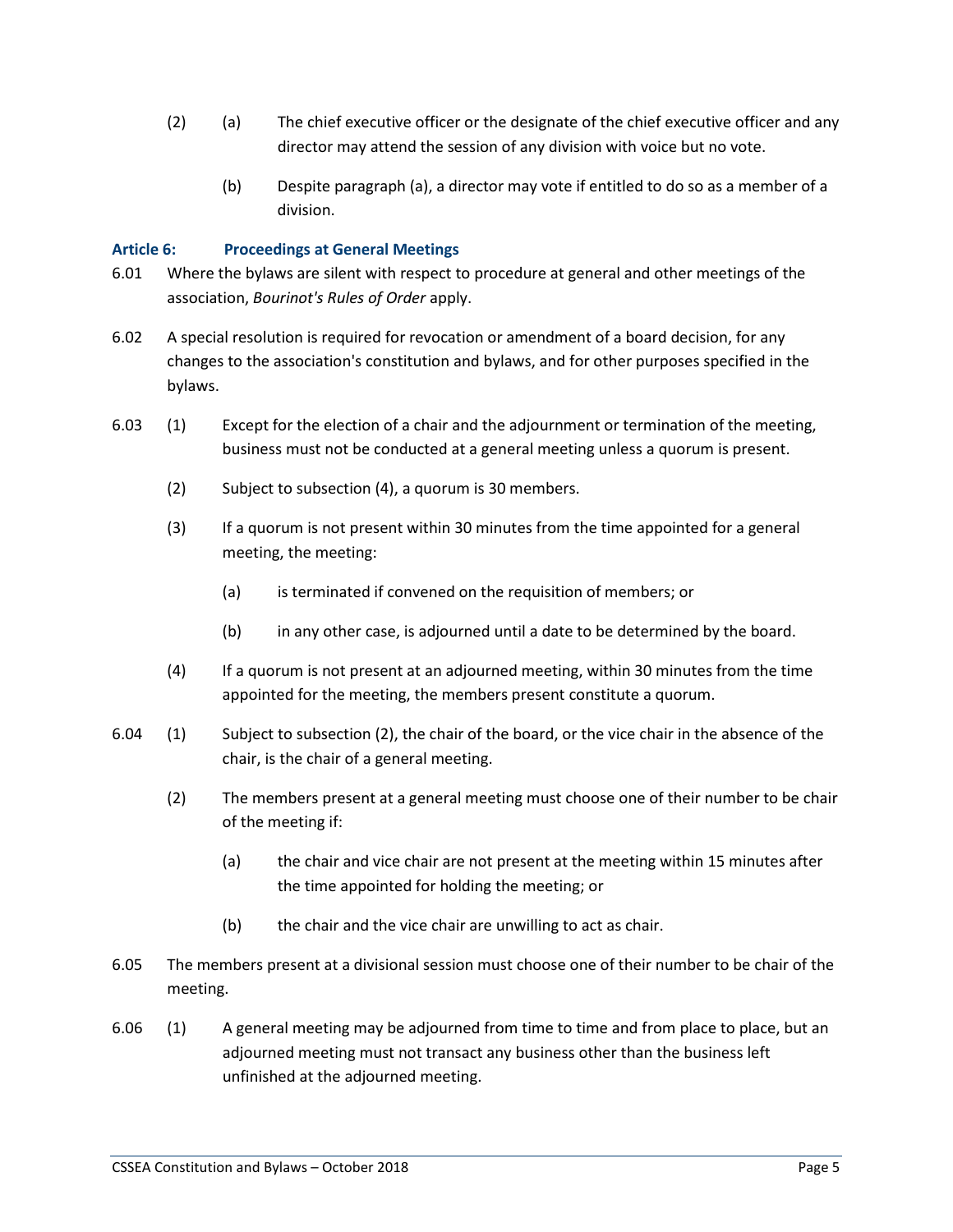- (2) When a meeting is adjourned for 10 days or more, notice of the adjourned meeting must be given as in the case of the original meeting.
- (3) Except as provided in subsection (2), it is not necessary to give notice of an adjournment or of the business to be transacted at an adjourned general meeting.
- 6.07 The board, panels and members may propose resolutions to a general meeting.
- 6.08 (1) Except for Board resolutions, a general meeting must not consider a resolution unless it was submitted in writing by a member or panel to the board 30 days or more before the commencement of the meeting.
	- (2) Despite subsection (1), an ordinary resolution submitted in writing to the chair of a general meeting by a panel or a member at the AGM may be considered; and if passed by the membership, will go to the next regular Board meeting for consideration.

## **Article 7: Board**

- 7.01 Between general meetings, the board may exercise the powers and must perform the duties of the association and administer the governance and affairs of the association consistent with the *Public Sector Employers Act*, and subject to the constitution, bylaws and rules of the association.
- 7.02 Without limiting the generality of section 7.01, the board may:
	- (a) identify the human resource and labour relations interests and associated issues that are common to the sector, or which affect more than one division, or which are of sectoral significance;
	- (b) establish the human resource and labour relations objectives and strategies pertaining to those issues, including (without limitation) objectives and strategies for collective bargaining and the administration of collective agreements, in accordance with mandates and strategic directives of the Public Sector Employers' Council;
	- (c) advance those objectives and strategies in the best interests of the members in the sector and other public sector employers;
	- (d) coordinate compensation for employees in the sector who are not subject to collective agreements;
	- (e) ensure that divisional bargaining objectives and outcomes do not conflict with sectoral objectives or those of other divisions;
	- (f) communicate the human resource and labour relations interests of the sector to the Public Sector Employers' Council and to the provincial government;
	- (g) participate in the development of the Public Sector Employers' Council's strategies and mandates through the association's presence on the Council; and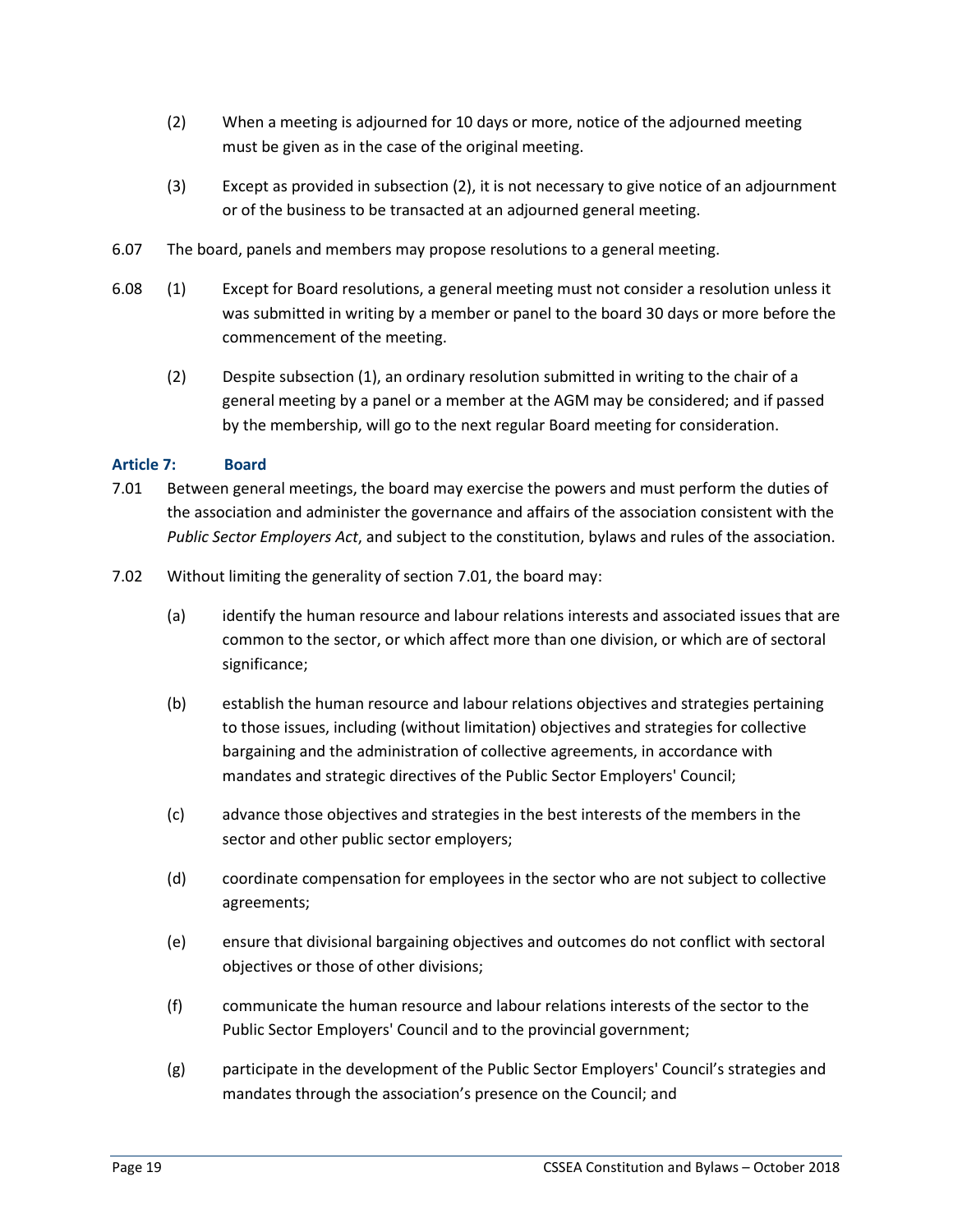- (h) develop policies as required and otherwise advance the purposes of the association as set out in the constitution.
- 7.03 The board must assist the Public Sector Employers' Council in carrying out its strategies and mandates.
- 7.04 (1) No rule or motion adopted by the association in a general meeting invalidates a prior act of the board that would have been valid if that rule or motion were not adopted.
	- (2) No act or proceeding of the board is invalid by reason only of there being in office less than the total number of directors permitted by section 7.05.
- 7.05 The composition of the board of directors of the association is determined at an AGM as follows:
	- (1) the community living members' panel may elect up to three directors;
	- (2) the aboriginal members' panel may elect up to two directors;
	- (3) the general members' panel may elect up to two directors;
	- (4) Community Living British Columbia may designate one director;
	- (5) the government may appoint up to three directors; and
	- (6) the board will provide the divisional chairs, prior to the AGM, with the board policy with the information on the desired mix of skills and experience to be an effective board member.
- 7.06 (1) A panel may at any time appoint a panel member as a director to fill a vacancy on the board where the vacant position was formerly occupied by a director designated by that panel.
	- (2) The term of the appointment of the replacement director shall be to the end of the term of the appointment of the director who vacated the position.
- 7.07 (1) The term of office for directors, other than the directors appointed under subsection 7.05 (d) and (e), commences at the time of their election.
	- (2) All directors shall be appointed for a two-year term, excluding directors appointed under section 7.06.
	- (3) Directors are eligible to serve consecutive terms.
- 7.08 (1) The board must suspend any director charged with a criminal offence pending the outcome of the criminal charges where, in the board's sole discretion, the charges or the alleged offence interfere with the performance of the director's duties and thereafter may declare the position vacant depending on the disposition of the case.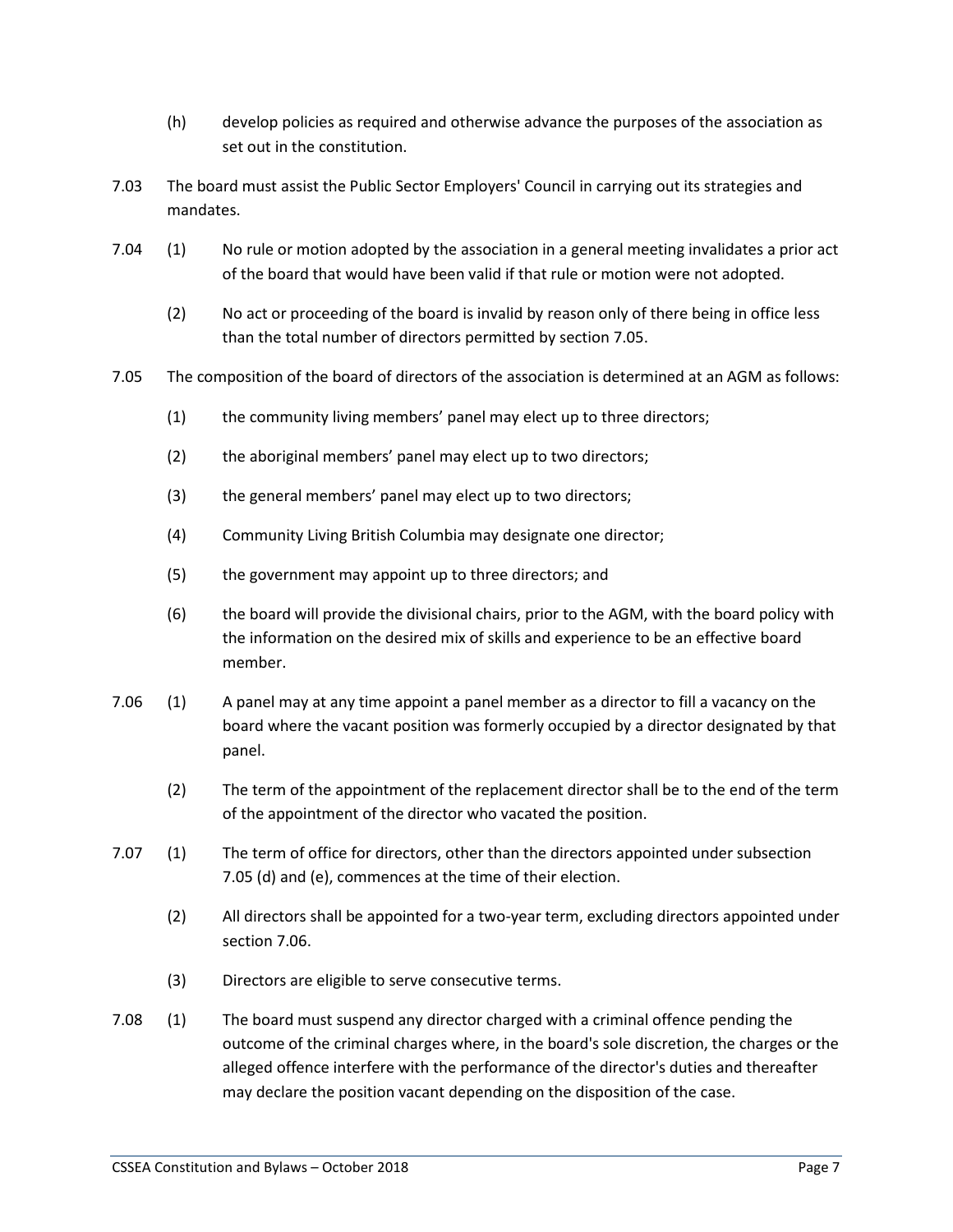- (2) The board may establish a policy on director attendance and the policy may set out a number or percentage of meetings (consecutive or otherwise) which, if missed by a director, must result in that director's position being deemed vacant.
- (3) The board may establish a policy on who at a member organization is eligible to be selected as a director.
- 7.9 The association must not remunerate a director for being or acting as a director but may compensate directors for all expenses necessarily and reasonably incurred while engaged in the affairs of the association.
- 7.10 The board must elect a chair, vice chair and a treasurer from amongst the directors.
- 7.11 (1) The chair must preside at all meetings of the association and of the board, unless otherwise specified in the bylaws.
	- (2) The chair of the board is the association's representative to the Public Sector Employers' Council.
- 7.12 The vice-chair must carry out the duties of the chair during the chair's absence.
- 7.13 The treasurer must:
	- (a) oversee the financial affairs of the association; and
	- (b) report to the board and executive regarding the financial affairs of the association and other financial matters as required.
- 7.14 (1) The board must employ a person as the chief executive officer of the association, and determine his/her terms and conditions of employment.
	- (2) Subject to board policy and directives, the chief executive officer must:
		- (a) manage the association's general operation and administration;
		- (b) employ and retain such persons as are necessary for the proper administration and operation of the association and may delegate to them such of his or her duties and functions as he or she sees fit;
		- (c) attend panel meetings;
		- (d) negotiate service agreements with non-members, including appropriate charges for services;
		- (e) determine the appropriate allocation of staff support and assign staff to support the work of the board, panels and committees; and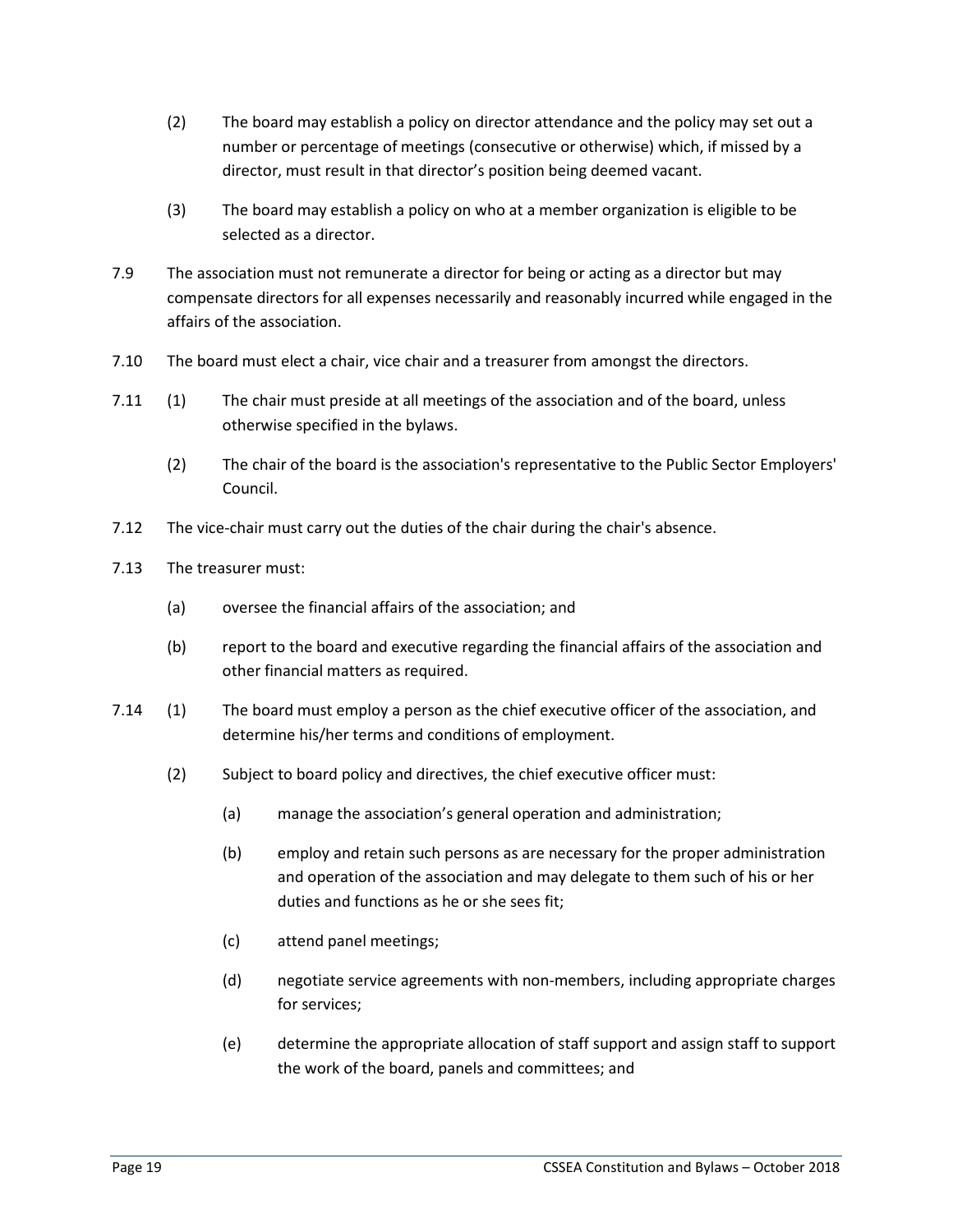- (f) assign chief spokespersons for collective bargaining, execute collective agreements approved by the members and settle issues arising from those agreements.
- (3) The chief executive officer must perform the function of secretary to the board including, without limitation:
	- (a) issuing notices of meetings of the association and board;
	- (b) keeping minutes of all meetings of the association, panels and the board;
	- (c) maintaining custody of all records and documents of the association; and
	- (d) maintaining the register of members.

#### **Article 8: Proceedings of the Board**

- 8.01 (1) The board must meet as it determines necessary or advisable to conduct business and, may regulate its meetings as it sees fit.
	- (2) The board may from time to time fix the quorum necessary to transact business at a board meeting, and unless so fixed the quorum shall be a majority of the directors then in office.
	- (3) The chair may at any time, and the secretary must on the request of at least three directors, convene a board meeting.
- 8.02 (1) The board may appoint standing and special committees as it deems appropriate and may delegate any (but not all) of its powers to committees.
	- (2) A committee must consist of at least one director, and may include other directors and persons needed to facilitate the work of the committee.
	- (3) The board must appoint the chair of all committees and the chair must be a director.
	- (4) A committee must, in the exercise of any powers delegated to it, conform to the constitution, bylaws, rules and policies of the association and any directives or conditions imposed on it by the board, and must report everything done in exercise of those powers to the board.
	- (5) Subject to this section, the members of a committee may establish the committee's procedures as they see fit.
	- (6) A committee may make decisions respecting a matter only if the board has delegated the power to make such decisions to the committee and, despite any delegation or any other provision of the bylaws, a decision of a committee can be amended or rescinded by a decision of the board.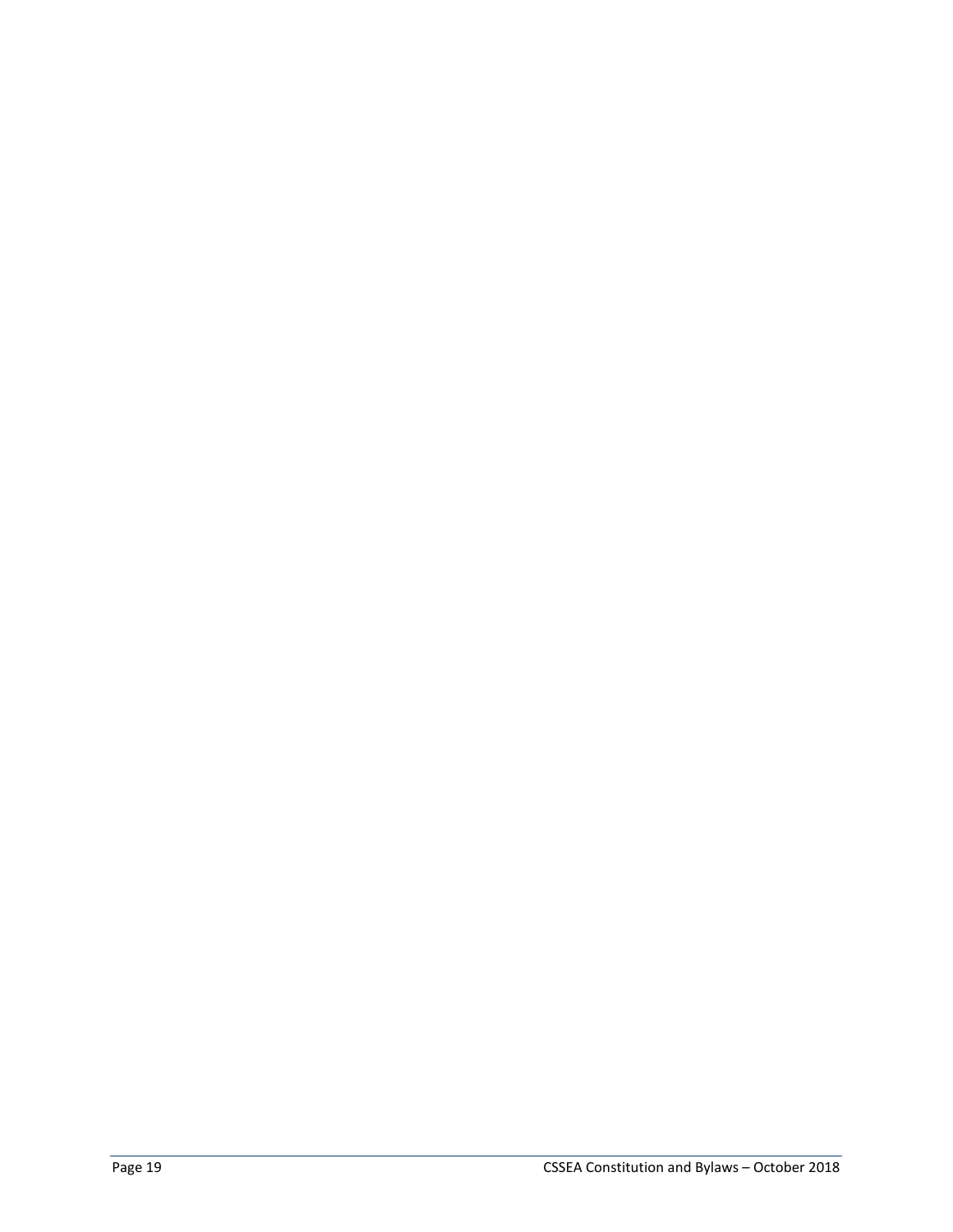#### **Article 9: Panels**

- 9.01 At divisional sessions of the AGM, each division designates a panel as follows:
	- (a) the division described in subsection  $4.01(1)(a)$  designates the community living members' panel;
	- (b) the division described in subsection  $4.01(1)(b)$  designates the aboriginal members' panel; and
	- (c) the division described in subsection  $4.01(1)(c)$  designates the general members' panel.
- 9.02 The composition of each panel is determined as follows:
	- (a) the members of a division may elect no more than eight panel members;
	- (b) all panel members shall be elected/designated for a two-year term, excluding panel members appointed under section 9.04; and
	- (c) one position per each panel election shall be reserved for a candidate who has not served on a panel for a period of at least four years.
- 9.03 The board must suspend any panel member charged with a criminal offence pending the outcome of the criminal charges where, in the board's sole discretion, the charges or the alleged offence interfere with the performance of the panel member's duties and thereafter may declare the position vacant depending on the disposition of the case.
- 9.04 (1) A panel may appoint a replacement to fill a panel vacancy.
	- (2) Where a replacement member will be appointed, the panel will publicize the vacancy and will invite applications for the position.
	- (3) The panel will select a replacement member from the list of applicants.
	- (4) The term of the replacement member shall be until the date of the annual general meeting following the date of the replacement appointment.
	- (5) Where the term of the panel member who resigned and created the vacancy extends to the annual general meeting following the date of the annual general meeting noted in subsection (4) above, the term of the position to be filled by election shall be one year.
	- (6) A panel may at any time determine that a panel member has become ineligible for the panel duties or is ineligible for a particular period of time. In such circumstances, a panel may with a 75% quorum of the panel remove/suspend a panel member. The impacted panel member will not be eligible to vote in these circumstances.
- 9.05 A person may be a panel member only if that person;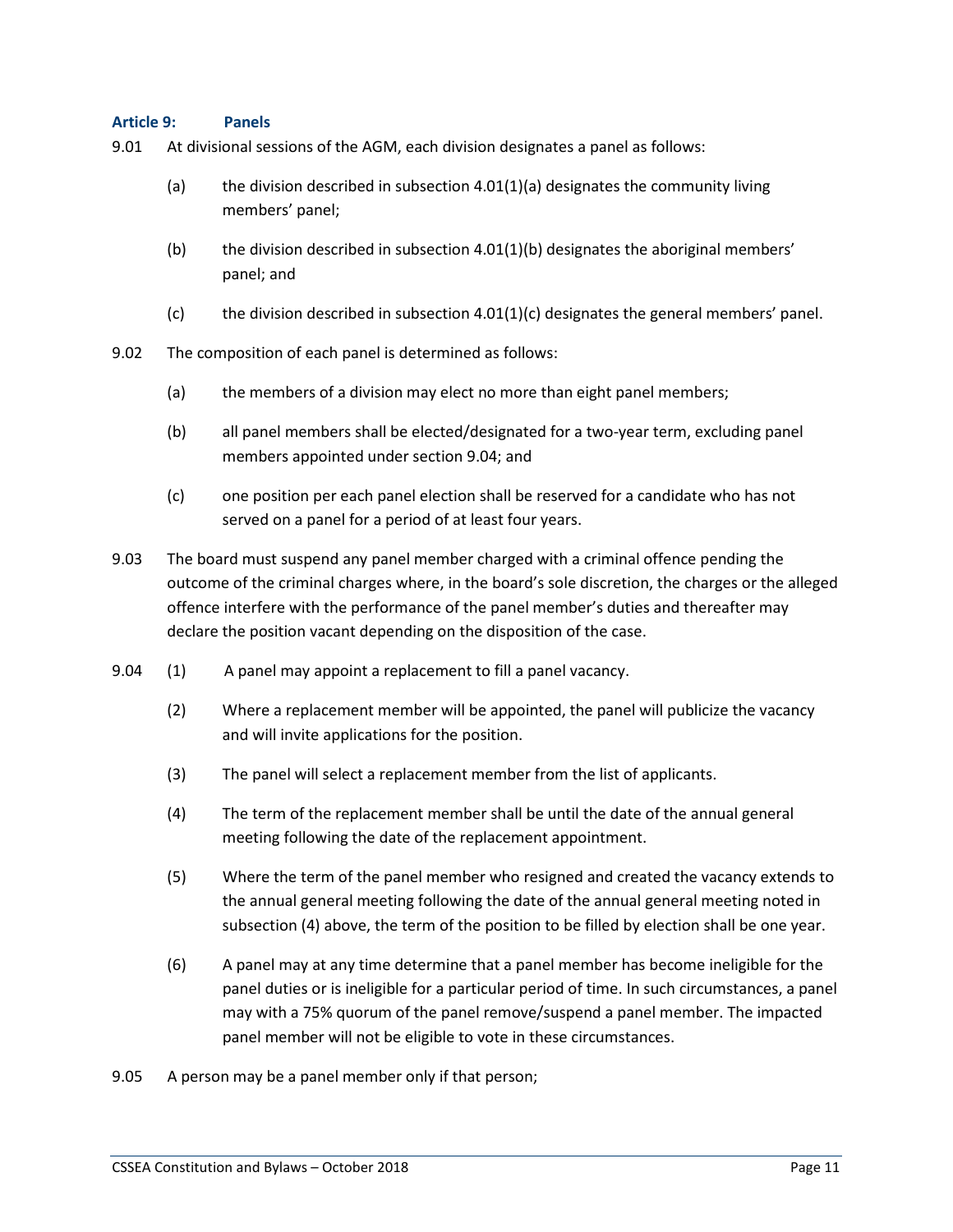- (a) is not an employee in a bargaining unit of a member or a person otherwise directly affected by the results of the association's collective bargaining;
- (b) is willing to devote the time necessary to fully discharge the responsibilities of a panel member;
- (c) is a board member, owner or the senior management employee of a member in the division; and
- (d) has been approved for election as a panel member by the member referred to in paragraph (c).
- 9.06 Subject to the constitution, bylaws, directives of the board and rules of the association, each panel is responsible for:
	- (a) identifying the labour relations and human resource interests of the members of the division and acting to avoid or resolve conflicts with respect to those interests among members in the division;
	- (b) determining the collective bargaining objectives and goals that apply to the division, within the parameters established by the board;
	- (c) advising the board on the effectiveness of services provided by the association to members in the division, and reporting any conclusions or recommendations to the chief executive officer and the board;
	- (d) establishing financial policies and operational policies for the panel;
	- (e) maintaining financial and other records as may be required by board policy, and providing copies of those records to the board;
	- (f) assisting the board to develop human resource analyses and strategies that affect the division; and
	- (g) assisting the board in carrying out its responsibilities and in promoting the decisions and policies of the board to the division.
- 9.07 If necessary in order to pay the reasonable expenses of a panel:
	- (a) the panel may establish a fee or levy on members of the division, provided that no member is required to pay more than six dollars per FTE per year; or
	- (b) the division's members may establish such fee or levy as they see fit, by resolution at the division's session during the AGM, and the Schedule applies to the vote.
- 9.08 Each panel must elect a chair, vice-chair and treasurer**, as necessary,** from amongst the panel members and may regulate its meetings as it sees fit.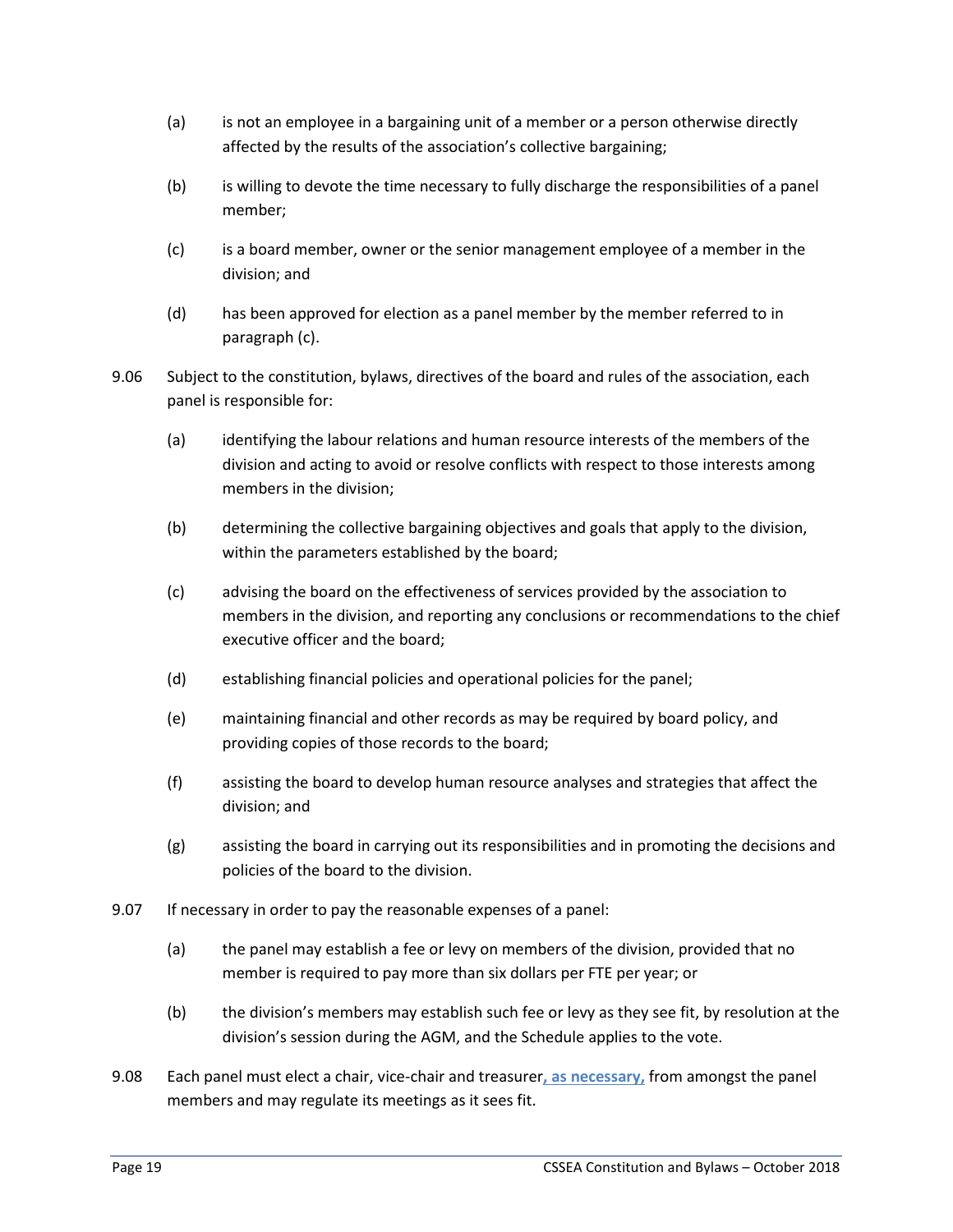#### **Article 10: Bargaining Agency**

- 10.01 The association is the bargaining agent for the members.
- 10.02 Each member agrees with each other member and with the association that it will not do or omit to do any act or thing which would be or constitute a breach of this **article section** and agrees that the obligations in this **article section** are enforceable against it by injunction at the instance of the association or any other member.
- 10.03 A member must not communicate with any union or association of unions that is the certified bargaining agent for the employees of any member in relation to any matter for which the association is the bargaining agent, except as provided for in the bylaws or as may be permitted by the board.
- 10.04 (1) The board may delegate to a committee, a member, or to a panel or group of members the right to negotiate all or part of a collective agreement and the right to interpret provisions and resolve disputes with respect to a collective agreement.
	- (2) Where the board delegates these rights, it may prescribe directions or conditions, including (without limitation) a requirement for board ratification.
	- (3) The board may withdraw the delegation or amend a direction or condition at any time.
	- (4) During a strike or lockout, the board may require a member affected by the strike or lockout to take any action that, in the sole discretion of the board, is required in order to promote the members' interests in the outcome of the strike or lockout.
- 10.05 The chief executive officer must appoint the chief spokespersons for all collective bargaining - whether the bargaining is conducted on behalf of a member, a division or other group of members, or the entire membership - and the chief executive officer may assign other staff resources to bargaining committees as he/she determines appropriate.

#### **Article 11: Financial Administration**

- 11.01 The funds and other assets of the association must be used for carrying out the purposes of the association in accordance with the constitution and bylaws.
- 11.02 The association is a reporting society.
- 11.03 (1) The association must comply with the provisions of Parts 3 and 4 of the *Societies Act* with respect to accounting records, inspection by members and financial statements.
	- (2) The association must maintain an accounting system in accordance with generally accepted accounting principles.
	- (3) All records and accounts must be open for inspection of the Auditor General and the Comptroller General.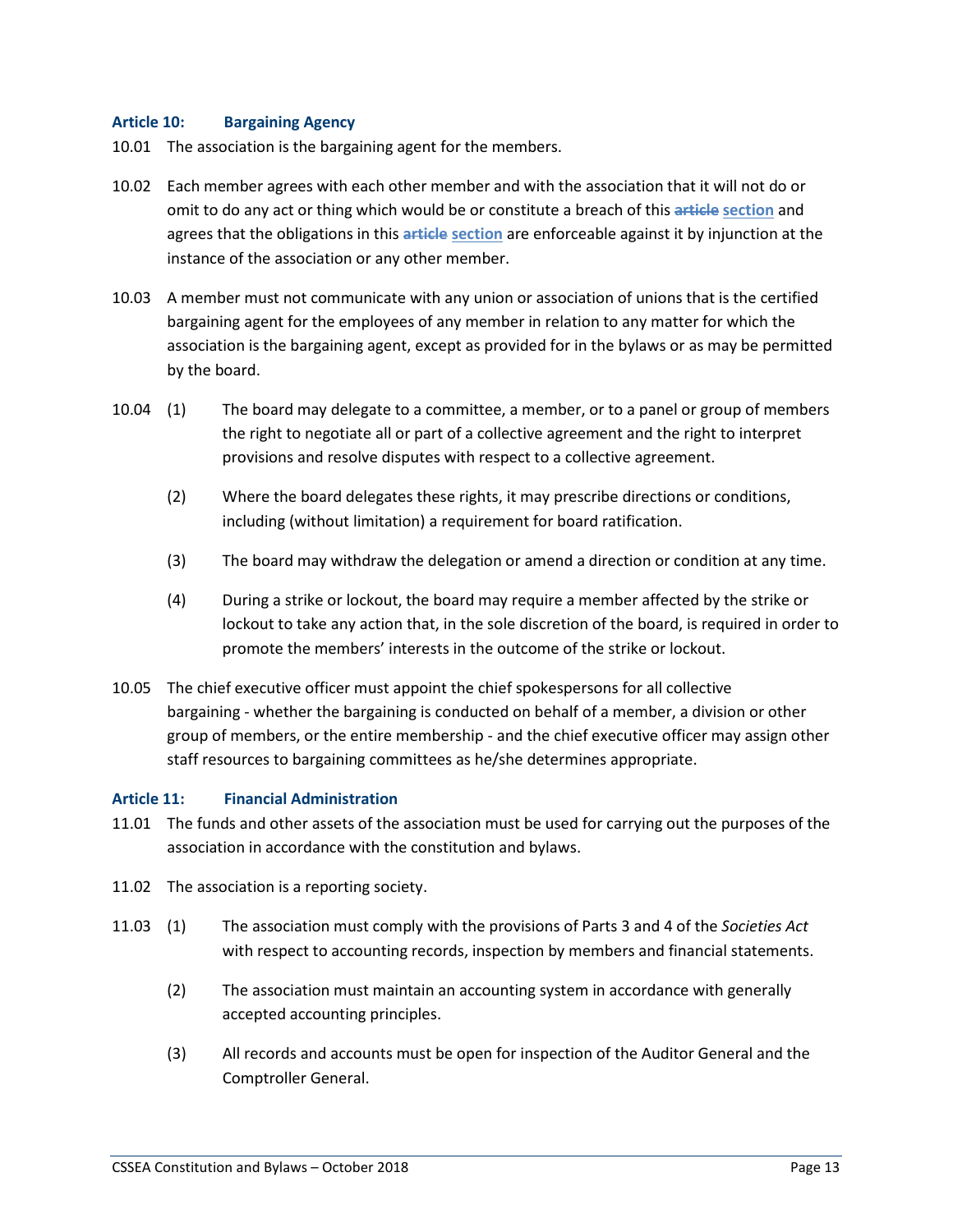- 11.04 The fiscal year end of the association is March 31.
- 11.05 (1) The board must adopt an annual budget before September 15 of each year to which the budget applies.
	- (2) Each budget must set out all of the revenue the board anticipates that the association will receive in the current fiscal year, and any surplus accumulated from preceding years.
	- (3) Each budget must set out all of the expenses the board anticipates that the association will incur in the current fiscal year.
- 11.06 (1) The association must comply with Part 9 of the *Societies Act*.
	- (2) An individual must not be appointed auditor for more than five consecutive years.
- 11.07 (1) With the prior approval of the Minister of Finance and Corporate Relations, the board, on behalf of the association, may enter into agreements to borrow and repay money.
	- (2) The board must not issue a debenture without approval of a general meeting by special resolution.
	- (3) A general meeting may further restrict the borrowing powers of the board by special resolution, but the restriction expires at the next AGM.

#### **Article 12: Notices**

- 12.01 In this section, "notice" includes notices of meetings, ballots and other documents exchanged between the association and its members.
- 12.02 Notices required by or given in accordance with these bylaws must be given in accordance with this section.
- 12.03 A notice may be given by personal delivery, mail, facsimile or electronically, and where mailed, must be addressed to the member's address in the register or to the address of the head office of the association as the case may be.
- 12.04 Where notice is given by mail, it is deemed to be received on the fourth day, excluding Saturday, Sunday and holidays. Where notice is given electronically or by fax, it is deemed to be received within 24 hours of the time sent, excluding Saturday, Sunday and holidays.
- 12.05 A notarized statement by the chair, vice chair or chief executive officer that a notice was addressed in accordance with section 12.03 and that it was mailed, sent electronically or faxed on a certain date is conclusive evidence of those facts.

#### **Article 13: Voting**

13.01 Where a member is entitled to vote, every member has one vote except where it is stated that the Schedule applies.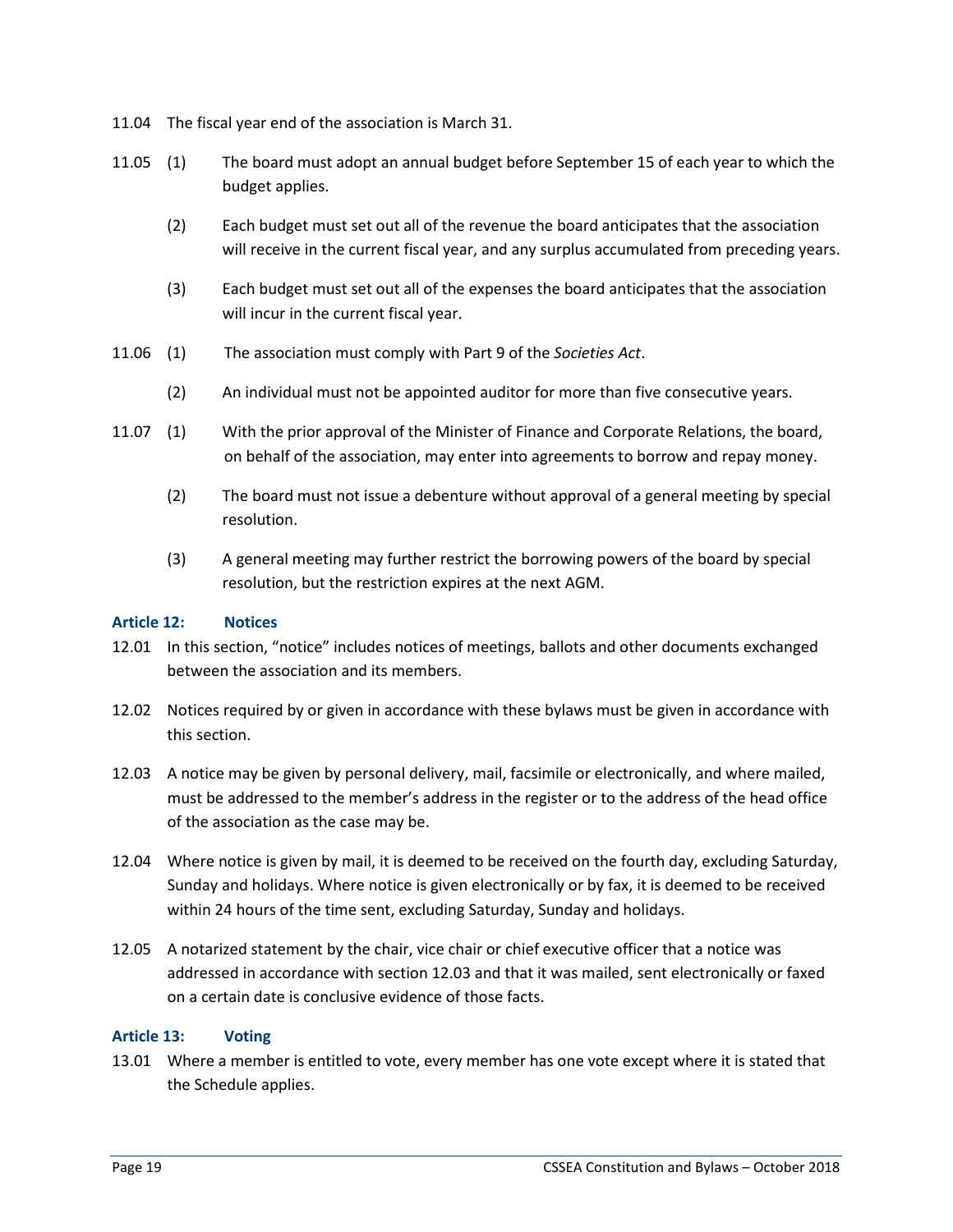- 13.02 Where the bylaws refer to a special resolution, the resolution requires for approval:
	- (a) at a general meeting, a majority of not less than 75% of the votes cast; or
	- (b) in a vote conducted by mailed ballot, except a ratification vote, a majority of not less than 75% of the votes cast.
- 13.03 (1) A member is entitled to vote at general meetings, including sessions of the division to which the member belongs, in accordance with this section.
	- (2) Unless a ballot is demanded by a member, voting must be by show of hands.
	- (3) Where any member requests before a vote on a resolution that the vote be taken by ballot, the vote must be taken by ballot. Where a vote's outcome cannot be conclusively determined by a show of hands at a general meeting, the chair may direct that voting occur by ballot by members in attendance at the meeting.
- 13.04 (1) Each member voting in an election must vote for the same number of candidates as there are positions to be filled by the election, or the ballot is spoiled.
	- (2) Where there are more candidates than there are positions to be filled by the election, the positions are filled by the candidates who receive the most votes, whether or not those candidates receive 50% of the votes cast.
	- (3) If the vacant position cannot be filled through election or acclamation, then it shall be filled through the process outlined in subsection 13.04(2).
	- (4) An election must be by ballot except in case of acclamation.
	- (5) Schedule 1 applies to voting in an election.
- 13.05 The following paragraphs govern ratification of proposed collective agreements:
	- (a) only members who would be bound by the agreement if ratified are entitled to vote on it, subject to subsection (d);
	- (b) the Schedule 1 applies;
	- (c) if more than 50% of the votes cast are in favour of ratification, the proposed agreement is ratified by the members subject to subsection (d); and
	- (d) where the board has determined that it must also ratify a proposed agreement, the agreement is subject to board ratification.
- 13.06 (1) In a vote conducted by mail, the board must provide notice in accordance with Article 12 to all members entitled to vote, and in this section "mail" includes personal delivery, facsimile and electronically.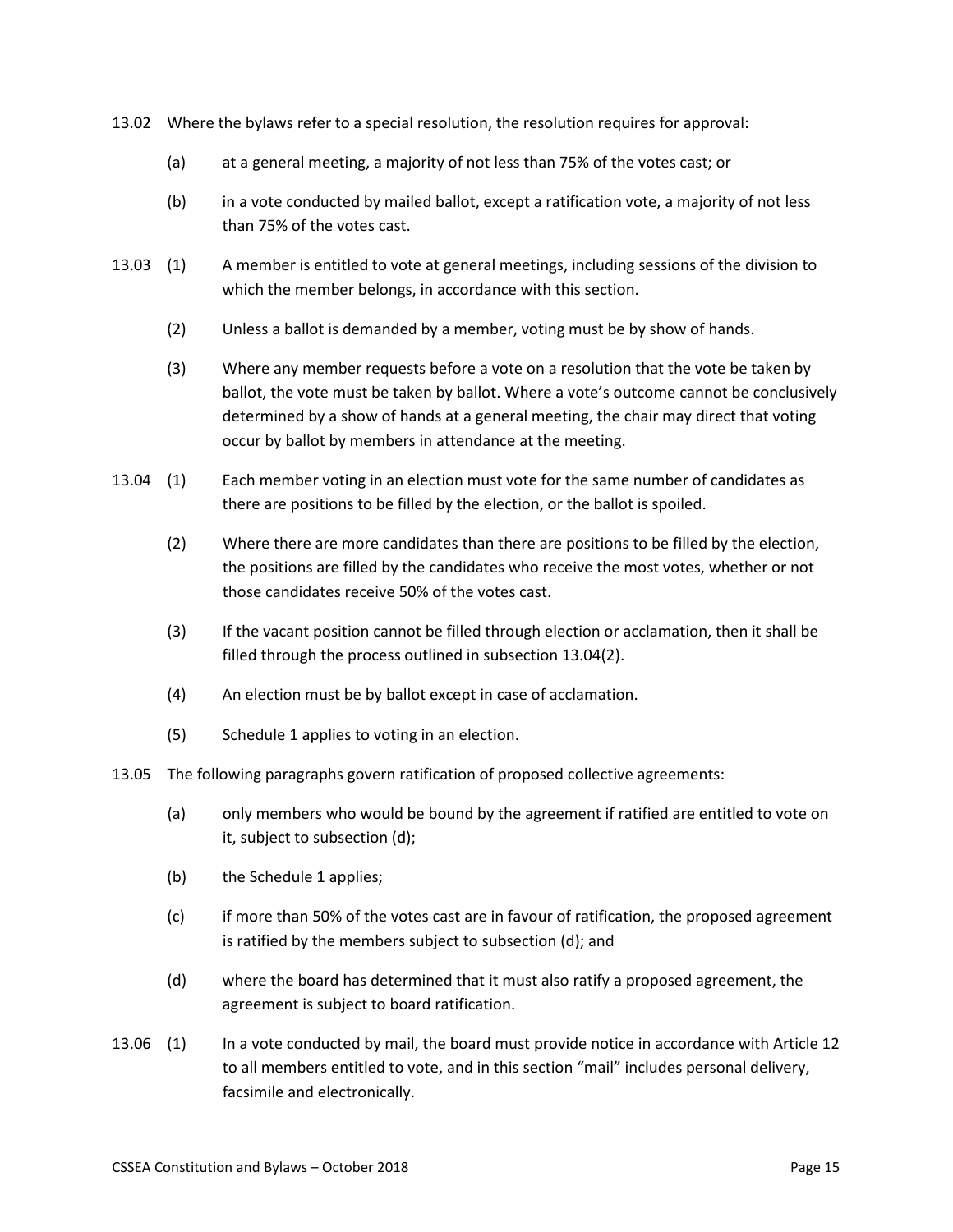- (2) In order to be counted in a vote conducted by mail, the ballot must be received at the head office of the association not later than 5:00 p.m. local time in Vancouver on the date established by the board and communicated to the members at or before the members' receipt of the ballot.
- (3) The accidental omission to give a ballot to a member entitled to receive one or the nonreceipt of a ballot given to a member does not invalidate the outcome of the vote.
- 13.07 No staff person including the chief executive officer is entitled to vote at any board, panel or committee meeting.

#### **Article 14: Proceedings Against Members of the Association**

- 14.01 (1) In addition to any other powers the board has under the *Societies Act*, the *Public Sector Employers Act* or these bylaws, the board may take action against a member if the member acts in a manner that is contrary to the constitution and bylaws of the association or has otherwise acted in a manner detrimental to the interests of the association.
	- (2) If the board has reason to believe that a member may have given reason for action under subsection (1), the board must investigate the reason for concern and must provide the member with an opportunity to respond in accordance with the principles of natural justice.
	- (3) Where the board is satisfied that the member has acted in a manner contrary to the member's obligations set out in subsection (1), the board may do one or more of the following:
		- (a) issue a warning to the member;
		- (b) impose a fine on the member;
		- (c) bar the member or the member's representative from meetings or membership on committees;
		- (d) determine that the member is not in good standing for the period the board considers appropriate; or
		- (e) advise any ministry or authority responsible for a member's service contract that the member is not in good standing

and the board must give written reasons for any action taken under this subsection.

(4) Where the board has taken action against a member under this section, the member may appeal the board's decision by submitting the dispute to the process established under the *Commercial Arbitration Act*.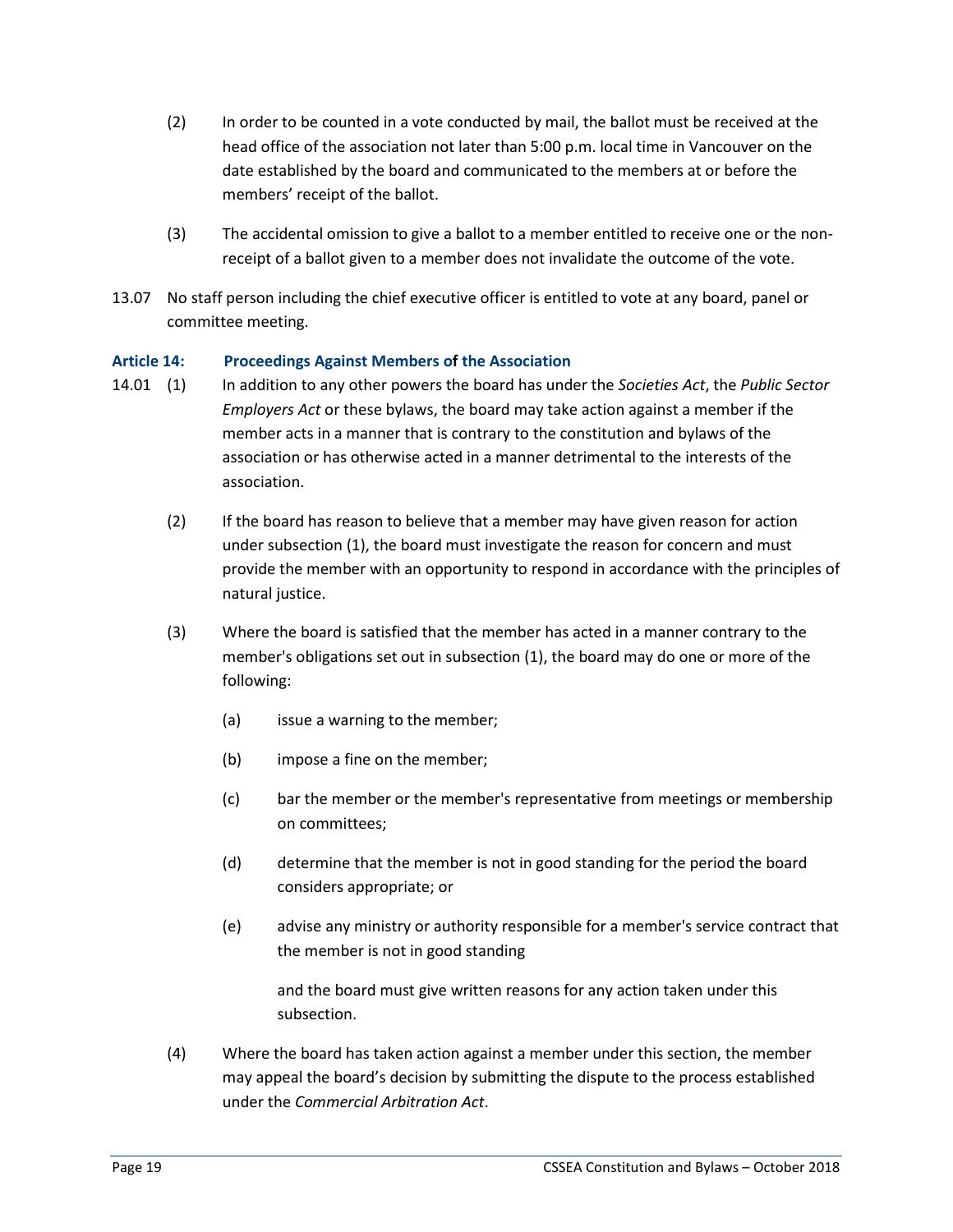- (5) The association may take the action it considers appropriate to collect any fine imposed under this section including, without limitation, bringing an action in a court of competent jurisdiction to recover the debt.
- 14.02 (1) Where a member believes that the association has been arbitrary, discriminatory or has acted in bad faith in the representation of the member, the member may seek a remedy by way of an application to the board.
	- (2) Where the board receives an application under subsection (1), it must investigate the member's concern and, unless the matter is resolved, the board must set up a process to adjudicate the issue in a fair and timely manner.
	- (3) If either the member or the board is dissatisfied with the result of the adjudication pursuant to subsection (2), the member or the board may refer the dispute to the arbitration process established in the *Commercial Arbitration Act*.
	- (4) A member must not take any legal action against the association except as provided by this section.

## **Article 15: Schedules**

15.01 The Schedules appended to these bylaws form part of the bylaws for all purposes.

## **Article 16: Amendment of Constitution and Bylaws**

16.01 Subject to the consent of the Minister responsible for the Public Sector Employers' Council, the association may amend the constitution and the bylaws by special resolution at a general meeting.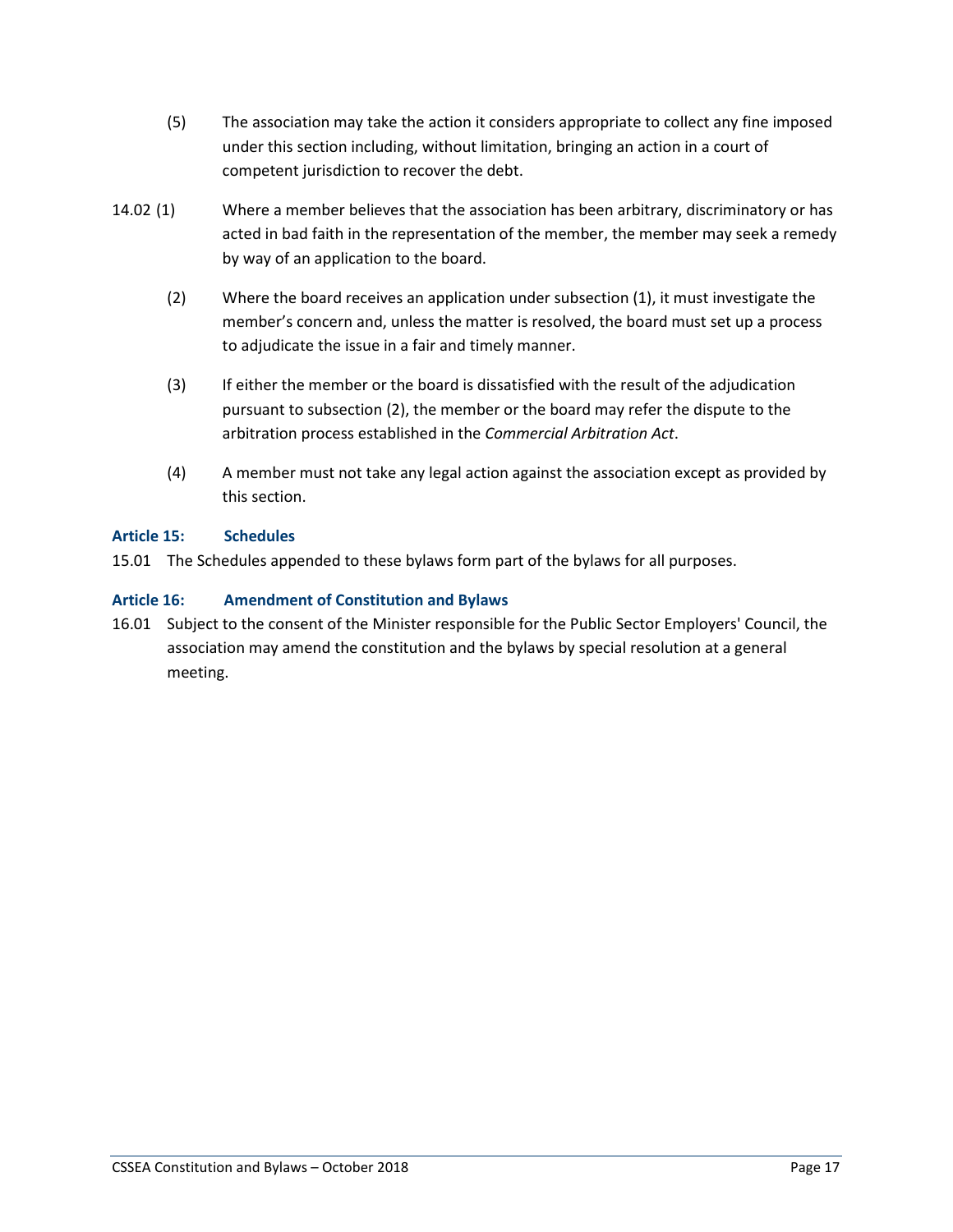# **Schedule 1**

- 1. For purposes of ratification of a collective agreement, "FTEs" means the FTEs who would be bound by the proposed agreement.
- 2. For purposes of voting for panel members, "FTEs" means bargaining unit FTEs who are providing services within the jurisdiction of a division.
- 3. For purposes of voting at AGMs, "FTEs" means bargaining unit FTEs.
- 4. For any ratification vote and election, the board must determine the number of FTEs for each member entitled to vote. The board may require members to provide information necessary for that purpose before a deadline established by the board. Where a member fails to provide the necessary information before the deadline, the board may deem the FTEs for that member to be less than 15, or more than 15 but not more than a number the board reasonably believes is the maximum number of the employer's actual FTEs.
- 5. The board will determine the vote entitlement of the members entitled to vote according to the following table, where column A is the number of FTEs of a member, and column B is the number of votes to which the member is entitled.

| <b>Column A: FTEs</b> | <b>Column B: No. of Votes</b> |
|-----------------------|-------------------------------|
|                       |                               |
|                       |                               |
|                       |                               |
|                       |                               |
|                       |                               |
|                       |                               |
|                       |                               |
|                       |                               |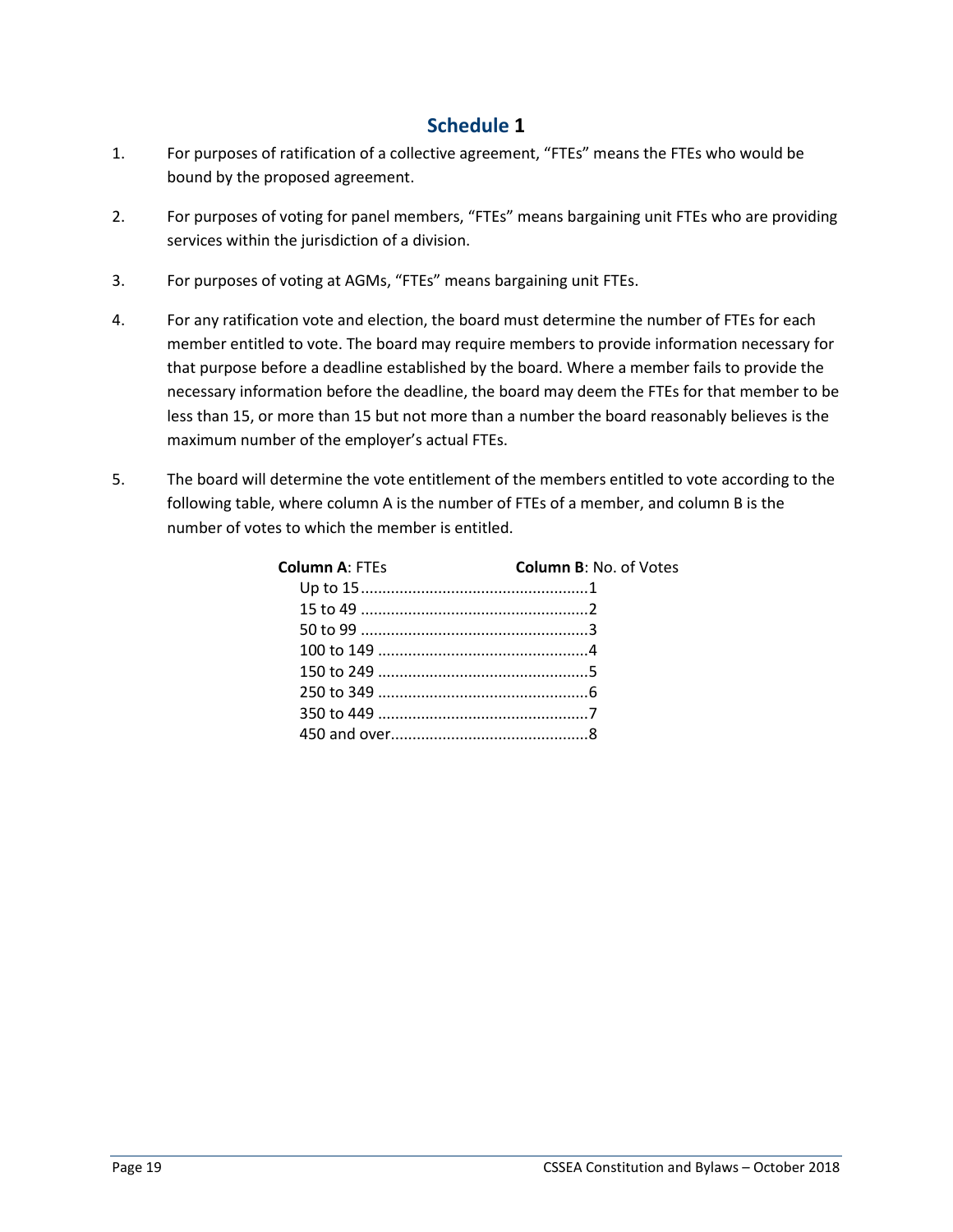# **Amended Bylaws**

#### Amendments in Red/Defeated Amendments in Blue

#### *2018 October 8, AGM*

#### **Amended Bylaw 6.08**

- 6.08 (1) Except for Board resolutions, a general meeting must not consider a resolution unless it was submitted in writing by a member or panel to the board 30 days or more before the commencement of the meeting.
	- (2) Despite subsection (1), an ordinary resolution submitted in writing to the chair of a general meeting by a panel or a member at the AGM may be considered; and if passed by the membership, will go to the next regular Board meeting for consideration.

#### **Amended Bylaw 7.05**

- 7.05 The composition of the board of directors of the association is determined at an AGM as follows:
	- (1) the community living members' panel may elect up to three directors;
	- (2) the aboriginal members' panel may elect up to two directors;
	- (3) the general members' panel may elect up to two directors;
	- (4) Community Living British Columbia may designate one director;
	- (5) the government may appoint up to three directors; and
	- (6) the board will provide the divisional chairs, prior to the AGM, with the board policy with the information on the desired mix of skills and experience to be an effective board member.

#### **Bylaw 7.10 – Amendments Defeated, no changes made. Proposed amendments in blue.**

- 7.10 (1) The board must elect a chair, vice chair and a treasurer from amongst the directors.
	- (2) Despite subsection (1), before taking office the person elected as chair must be confirmed by the Minister.
	- (3) The Minister may either confirm that person or appoint another person.
	- (4) Where the Minister appoints another person to be chair, the Minister may appoint someone who is not a current director.
	- (5) Where the Minister appoints someone to be chair who is not an employee of a CSSEA member, the Minister may require that CSSEA remunerate him or her in line with Treasury Board's Guidelines for Appointees to Ministry and Crown Agency Boards.